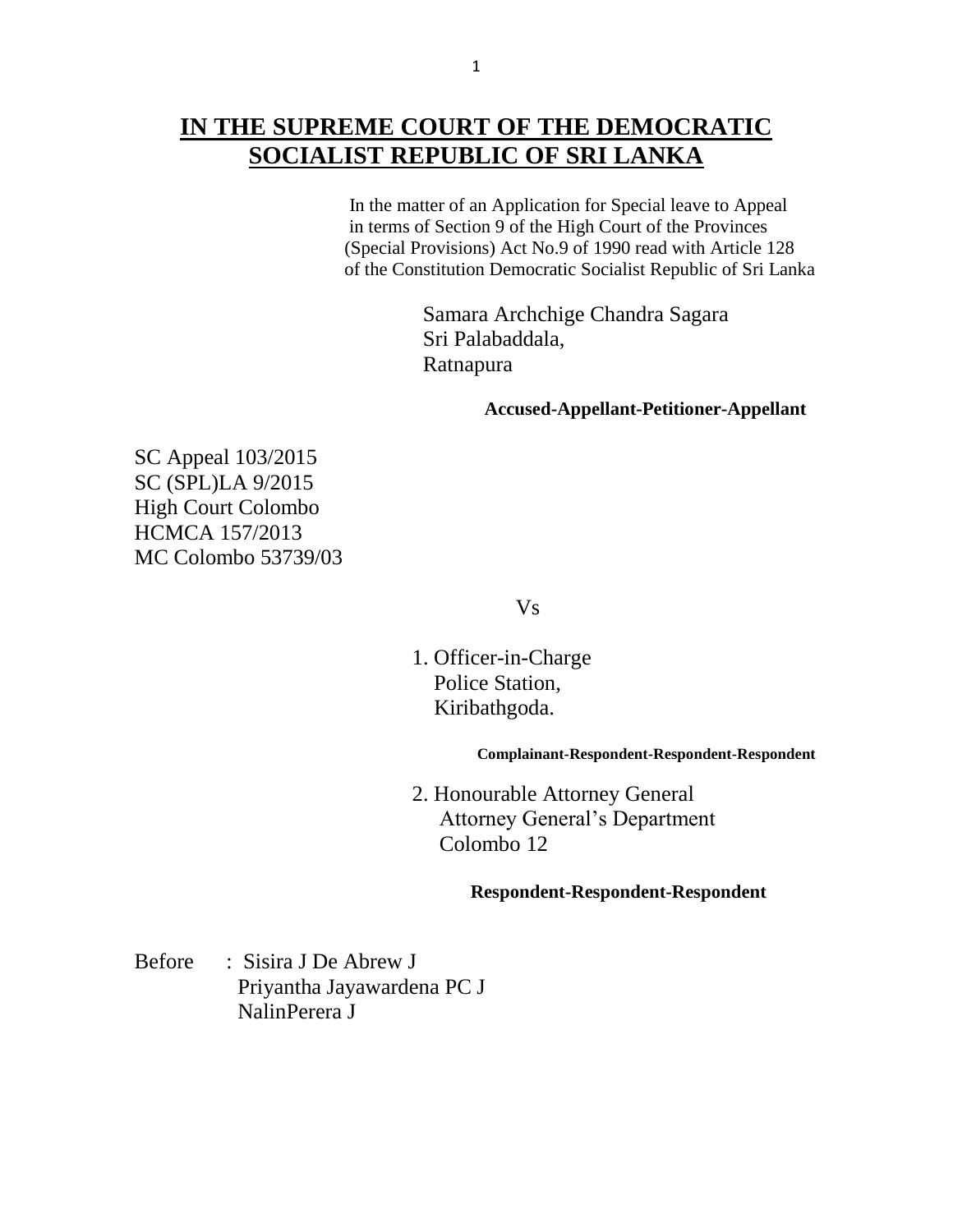- Counsel : Anil Silva PC with SahanKulatunga for the Accused-Appellant-Petitioner-Appellant ARH Bary SSC for the Attorney General
- Argued on : 1.3.2017

Decided on : 14.09.2017

### **Sisira J De Abrew J**

The accused-appellant in this case was convicted for committing the offence of theft on a vehicle bearing registration number WPLA 7841which belongs to Prasad Cooray which is an offence punishable under Section 370 of the Penal Code. The appeal filed by the accused-appellant was dismissed by the learned High Court Judge by his judgment dated 4.12.2014. Being aggrieved by the said judgment of the learned High Court Judge, the accused-appellant has appealed to this court. This court by its order dated 17.6.2015, granted leave to appeal on questions of law set out in paragraphs 12(c) to 12(f) and 12(h) of the petition of appeal of the petition of appeal which are set out below.

- 1. Has the learned Magistrate as well as the learned High Court Judge erred in law when they convicted Petitioner on charge No.1 although the said charge has not been proved beyond reasonable doubt?
- 2. Has the learned High Court Judge failed to appreciate that althoughthe learned Magistrate in his judgment adverted to matters which had no bearing in respect of the charges such as circumstantial evidence, expert evidence, common intention, prescription, jurisdiction, territorial jurisdiction, the relevancy of productions and documents but failed to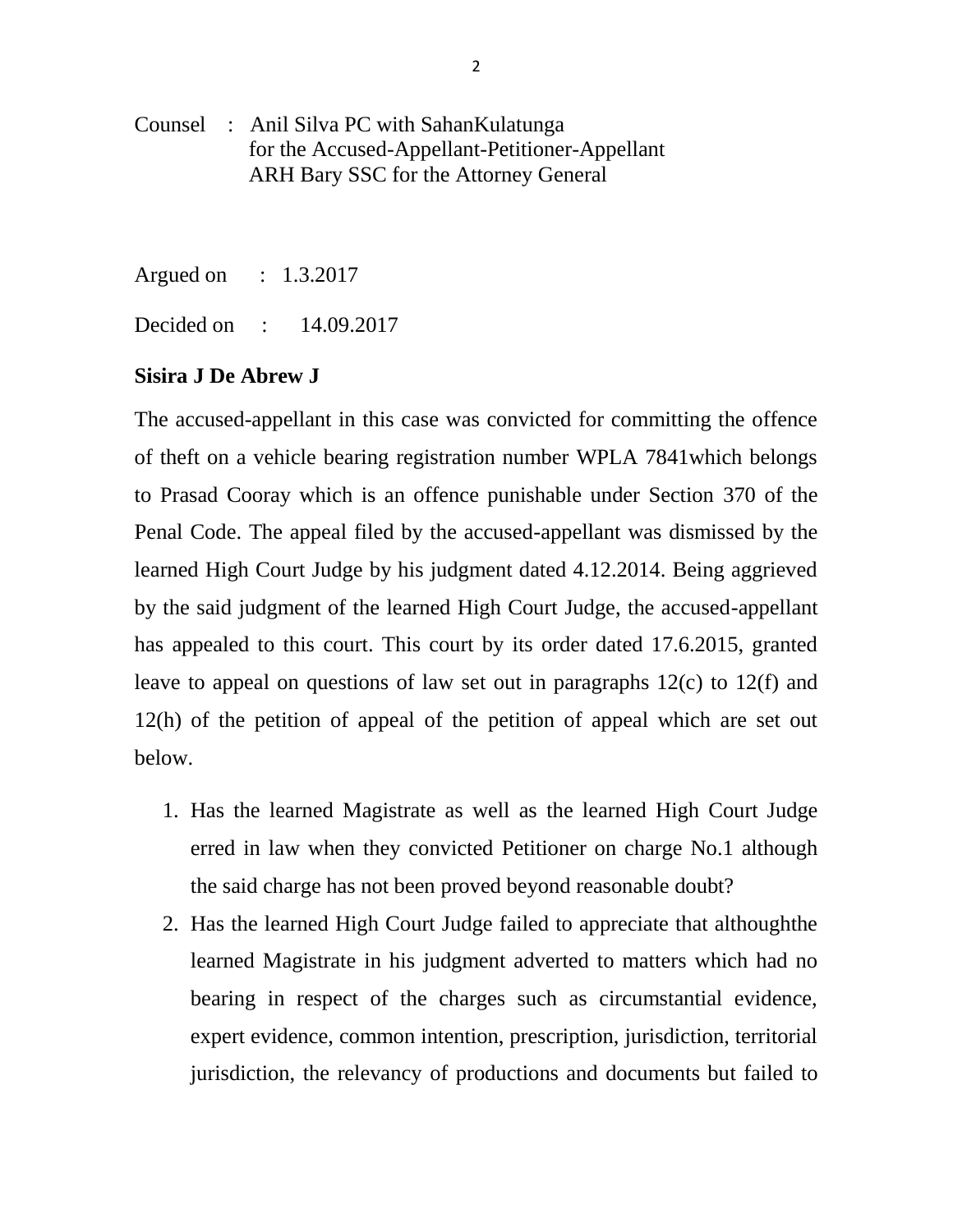address the main issues of the case and therefore that the judgment of thelearned Magistrate is not a judgment within the meaning of Section 283 of the Code of Criminal Procedure Act No.15 of 1979?

- 3. Havethe learned Magistrate as well as the learned High Court Judge failed to carefully and judicially analyze the evidence in this case where there are two completely contradictory positions as regards how the vehicle happened to be with the Petitioner's father which has resulted in there being no proper judgment in law?
- 4. Is the conviction of thePetitioner on charge No.1 contrary to law in view of the fact thatthe learned Magistrate as well asthe learned High Court Judge have not related the evidence to the charge?
- 5. Is the sentence imposed on the Petitioner illegal, unreasonable and excessive?

Learned President's Counsel who appeared for the accused-appellant submitted that when the accused-appellant removed the vehicle he did not entertain dishonest intention to cheat Prasad Cooray as the accused-appellant was under the impression that the owner of the vehicle was his father. I now advert to the above contention. The accused-appellant in the case admits that he removed the vehicle from the possession Prasad Cooray. The vehicle in question was initially purchased by the father of the accused-appellant on a hire purchase agreement with the LOLC Finance Company. Since initial installments went into areas, the accused-appellant with the help of one SisiraWickramasinghe who was known to Prasad Cooray took a loan of Rs.1.0 Million from Prasad Cooray keeping the vehicle as security. Prasad Cooray claims that later on 11.8.2009, the vehicle was transferred in his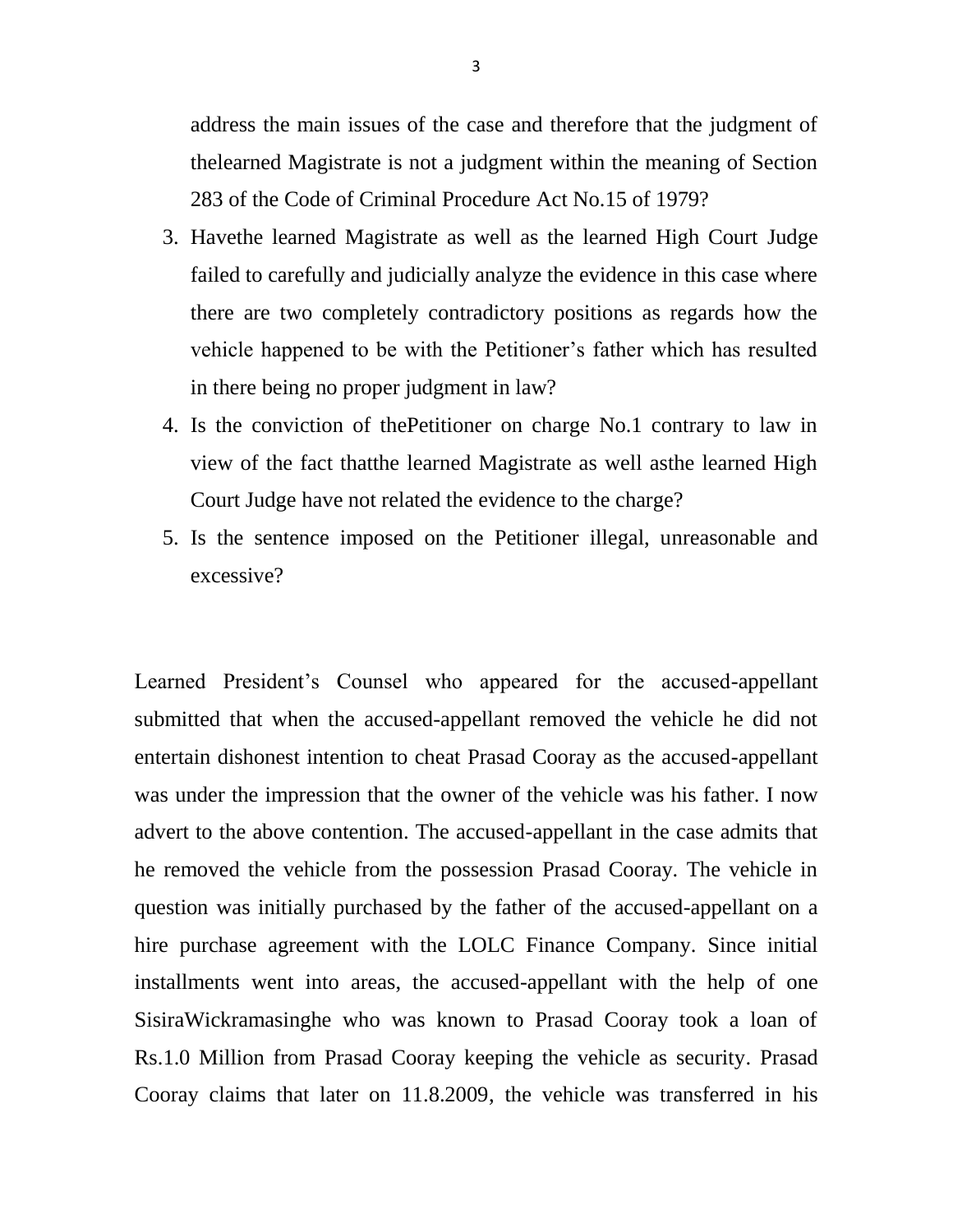name. Prasad Cooray states, in his evidence, that when the accused-appellant removed the vehicle from his possession on 26.8.2009, he was the owner of the vehicle.

Although the accused-appellant claims that the owner of the vehicle washis father, the father of the accused-appellant, by a receipt dated 9.7.2009 (marked P1) states that the vehicle in question was handed over to Prasad Cooray together with Revenue Licence, Insurance Certificate and the Identification Card belonging to the vehicle. Further the vehicle transfer form V1 was signed by the father of the accused-appellant. Details of the vehicle had not been filled in V1.The accused-appellant admits that V1 had been signed by his father. Therefore the contention of the accused-appellant that the owner of the vehicle was his father at the time of the removal of the vehicle from the possession of Prasad Cooray cannot be accepted. In my view the intention of making a complaint to Sapugaskanda Police Station by the father of the accused-appellant to the effect that SisiraKumara got his signature on some papers is not genuine.

The accused-appellant states in his evidence that he removed the vehicle with the intention of handing it back to Prasad Cooray soon after the conclusion of RatnapuraDevalaya'sPageant. Is this correct? If the above evidence of the accused-appellant is correct, why did he keep the vehicle in his custody for one month? The accused-appellant admits in his evidence at page 78 that he kept the vehicle in his possession for one month. The accused-appellant further admits, in his evidence at page 80, that he did not park the vehicle at the usual place thinking that the police would come and remove the vehicle. The Police Officer who took the vehicle into his custody, in his evidence, states that he did not find the number plate of the vehicle at the time he took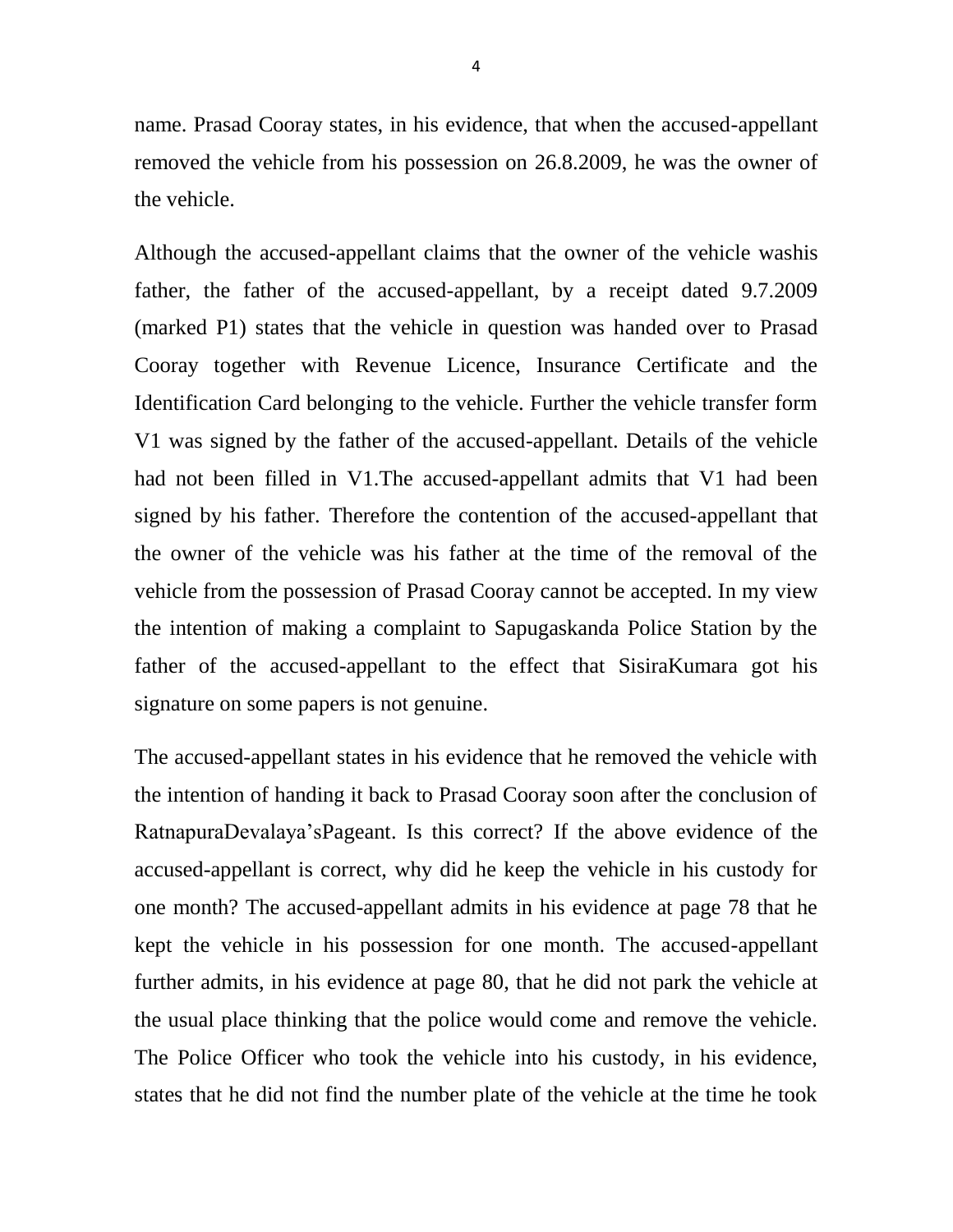the vehicle into custody. The accused-appellant too admits in his evidence that the number plate of the vehicle had been removed at the time that the vehicle was taken into custody. His evidence at page 82 and 83 suggests that it was removed by him. The above evidence clearly indicates that he had entertained dishonest intention when he removed the vehicle from the possession of Prasad Cooray. The Police Officer who took the vehicle into his custody had observed the following the matters.

- 1. Front buffer of the vehicle had been removed.
- 2. Windscreen of the vehicle had been damaged.
- 3. Dash-board of the vehicle had been damaged.
- 4. Steering wheel of the vehicle had been locked.

It has to be stated here that even if Prasad Cooray came to remove the vehicle, he could not have done sosince thesteering wheel of the vehicle had been locked. When one considers the above evidence, it is clear that the accusedappellant had taken all possible steps to prevent the vehicle being removed from his possession. When I consider the above evidence, I am of the opinion that the accused-appellant had entertained dishonest intention to cheat Prasad Cooray when he removed the vehicle from the possession of Prasad Cooray. For the above reasons, I reject the contention of learned President's Counsel that the accused-appellant did not entertain dishonest intention when he removed the vehicle from the possession of Prasad Cooray.

 For the aforementioned reasons, I hold that the learned Magistrate had rightly convicted the accused-appellant on count No.1 of the charge sheet (count under Section 370 of the Penal Code) and that the learned High Court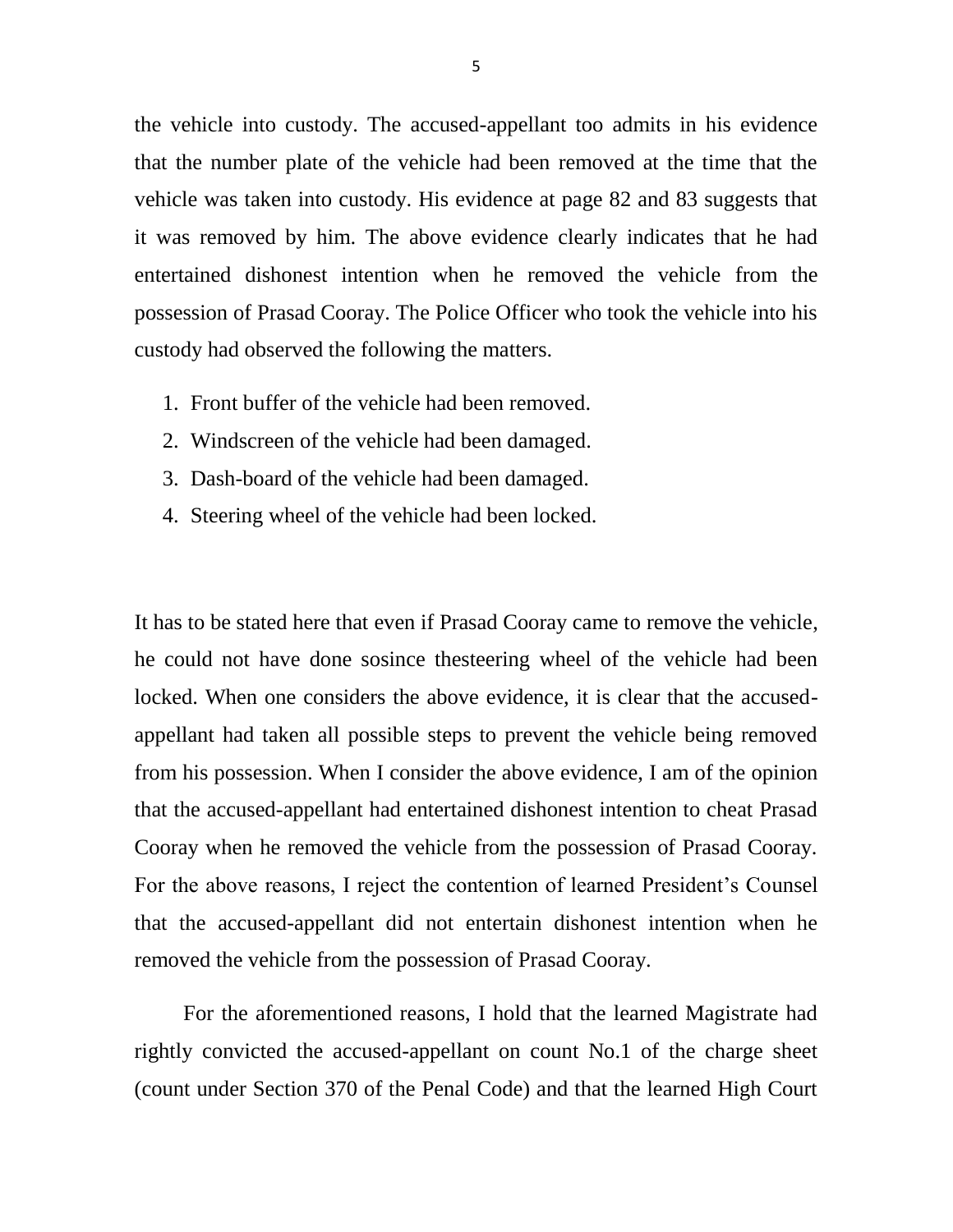Judge had rightly affirmed the conviction of the accused-appellant. For all the above reasons, I affirm the conviction of the accused-appellant. In view of the conclusion reached above, I answer the questions of law set out in paragraphs 12(c), 12(e) and 12(f) of the Petition of Appeal in the negative. The questions of law set out in paragraph 12(d)of the Petition of Appeal does not arise for consideration.

The next question that must be decided is whether the sentence imposed by the learned Magistrate is excessive.The accused-appellant was sentenced to a term of one year simple imprisonment, to pay a fine of Rs.1500 carrying a default sentence of six months simple imprisonment and to pay Rs.100,000/ as compensation to the virtual complainant. When the accused-appellant gave evidence in December 2012, he was 30 years old. The offence was committed in August 2009. This shows that the accused-appellant was only 27 years old when he committed the offence. The record does not indicate the accusedappellant had any previous convictions. The vehicle was, initially, kept as a security and a loan of Rs.1.0Million was raised from Prasad Cooray by the accused-appellant when his father could not pay monthly installments to the Finance Company. His father has now lost the vehicle. When I consider all the above matters, I feel that the sentence imposed by the learned Magistrate is excessive. I therefore suspend the sentence of one year simple imprisonment for a period of seven years. Suspension of term of imprisonment is made effective from the date on which this judgment is explained to the accused-appellant by the learned Magistrate.

 In view of the conclusion reached above, I answer the questions of law set out in paragraph 12(h) of the Petition of Appeal as follows. The sentence